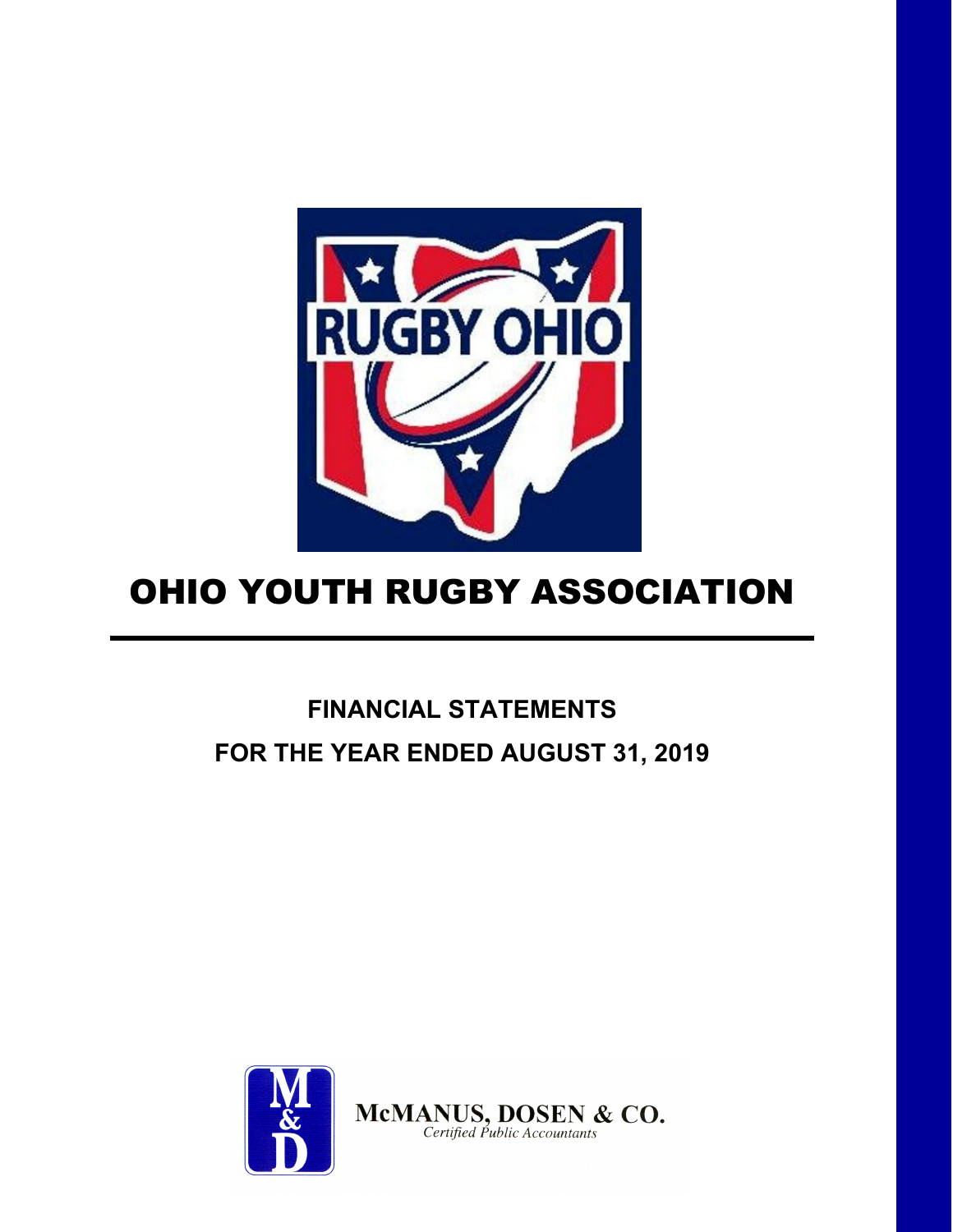# **FINANCIAL STATEMENTS**

# **FOR THE YEAR ENDED AUGUST 31, 2019**

# **CONTENTS**

| STATEMENT OF ASSETS, LIABILITIES AND NET ASSETS -  |  |
|----------------------------------------------------|--|
| STATEMENT OF SUPPORT, REVENUE, AND EXPENSES -      |  |
| STATEMENTS OF CHANGES IN NET ASSETS - CASH BASIS 4 |  |
|                                                    |  |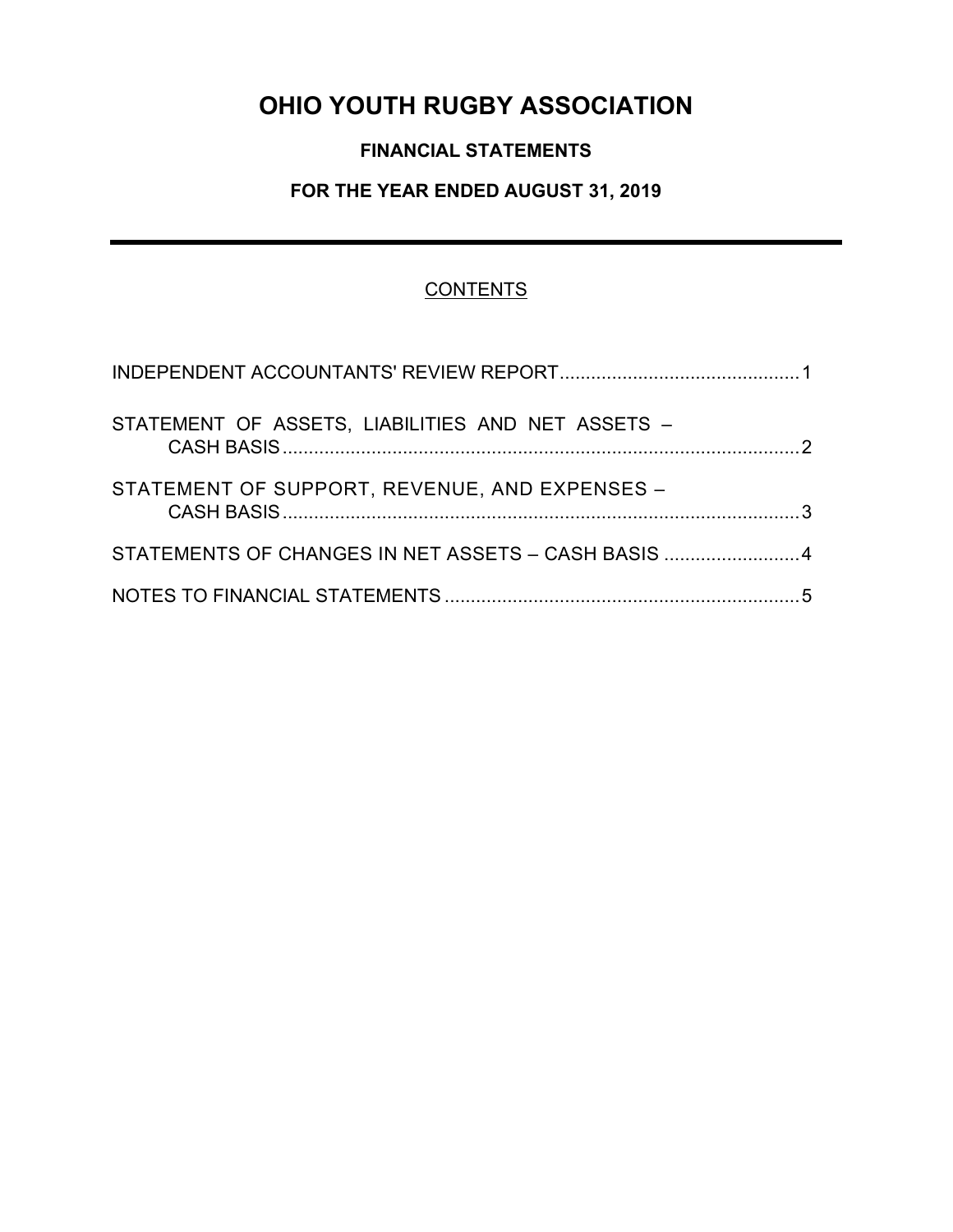

McMANUS, DOSEN & CO.

Certified Public Accountants

# **INDEPENDENT ACCOUNTANTS' REVIEW REPORT**

## TO THE BOARD OF TRUSTEES OHIO YOUTH RUGBY ASSOCIATION

We have reviewed the accompanying statement of assets, liabilities, and net assets (cash basis) of the Ohio Youth Rugby Association as of August 31, 2019 and the related statements of support, revenue, and expenses (cash basis) and changes in net assets (cash basis), for the year then ended. A review consists principally of inquiries of Association personnel and analytical procedures applied to financial data. A review is substantially less in scope than an audit, the objective of which is the expression of an opinion regarding the combined financial statements as a whole. Accordingly, we do not express such an opinion.

### *Management's Responsibility for the Financial Statements*

Management is responsible for the preparation and fair presentation of these financial statements in accordance with the cash basis of accounting. This includes determining that the basis of accounting the Association uses is an acceptable basis for the preparation of financial statements in the circumstances. This also includes the design, implementation, and maintenance of internal control relevant to the preparation and fair presentation of financial statements that are free from material misstatement whether due to fraud or error.

### *Accountants' Responsibility*

Our responsibility is to conduct the review engagement in accordance with Statements on Standards for Accounting and Review Services promulgated by the Accounting and Review Services Committee of the AICPA. Those standards require us to perform procedures to obtain limited assurance as a basis for reporting whether we are aware of any material modifications that should be made to the financial statements for them to be in accordance with the basis of accounting the Association uses. We believe that the results of our procedures provide a reasonable basis for our conclusion.

### *Accountants' Conclusion*

Based on our review, we are not aware of any material modifications that should be made to the accompanying financial statements in order for them to be in accordance with the cash basis of accounting used by the Association as described in Note 2.

### *Basis of Accounting*

We draw your attention to Note 2 of the financial statements, which describes the basis of accounting. The financial statements are prepared in accordance with the cash basis of accounting used by the Association, which is a basis of accounting other than accounting principles generally accepted in the United State of America. Our conclusion is not modified with respect to this matter.

Hanne Dosen & Co.

McMANUS, DOSEN & CO. March 18, 2020

7251 Engle Road • Suite 406 • Middleburg Heights, Ohio 44130 - 1 -PH: (440) 243-3400 • FAX: (440) 243-8003 • www.mcmanusdosen.com MEMBERS OF THE AMERICAN INSTITUTE OF CERTIFIED PUBLIC ACCOUNTANTS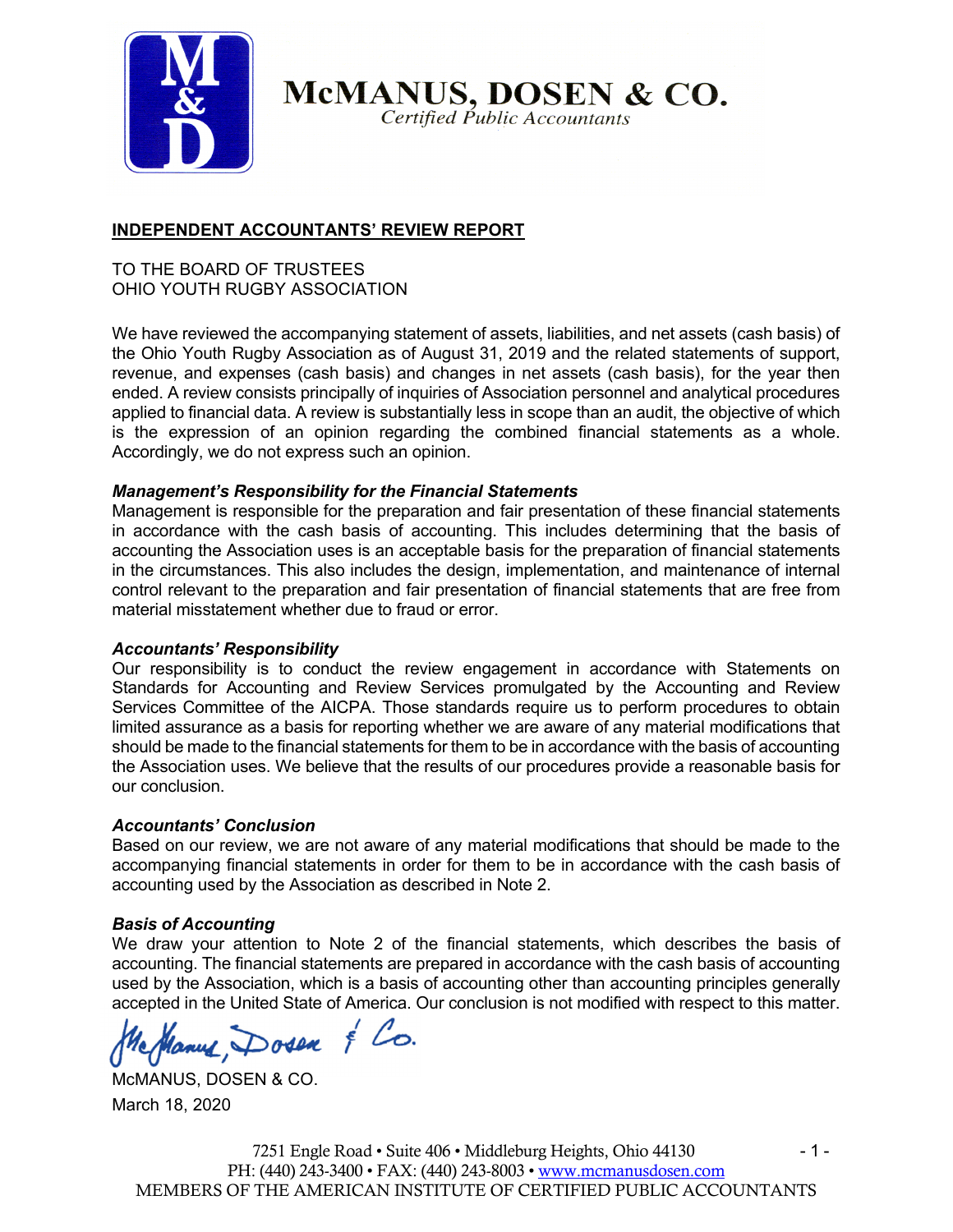# **STATEMENT OF ASSETS, LIABILITIES AND NET ASSETS -- CASH BASIS AUGUST 31, 2019**

# **ASSETS**

| CASH (Note 2):                    |             |                |           |
|-----------------------------------|-------------|----------------|-----------|
|                                   | \$<br>9,009 |                |           |
|                                   | 104,253     |                |           |
|                                   |             | $\mathbb{S}^-$ | 113,262   |
|                                   |             |                | 476       |
|                                   |             |                | 537       |
|                                   |             |                | \$114,275 |
|                                   |             |                |           |
| <b>LIABILITIES AND NET ASSETS</b> |             |                |           |
|                                   |             | \$             | 904       |
|                                   |             |                | 938       |

| 112.433   |
|-----------|
| \$114.275 |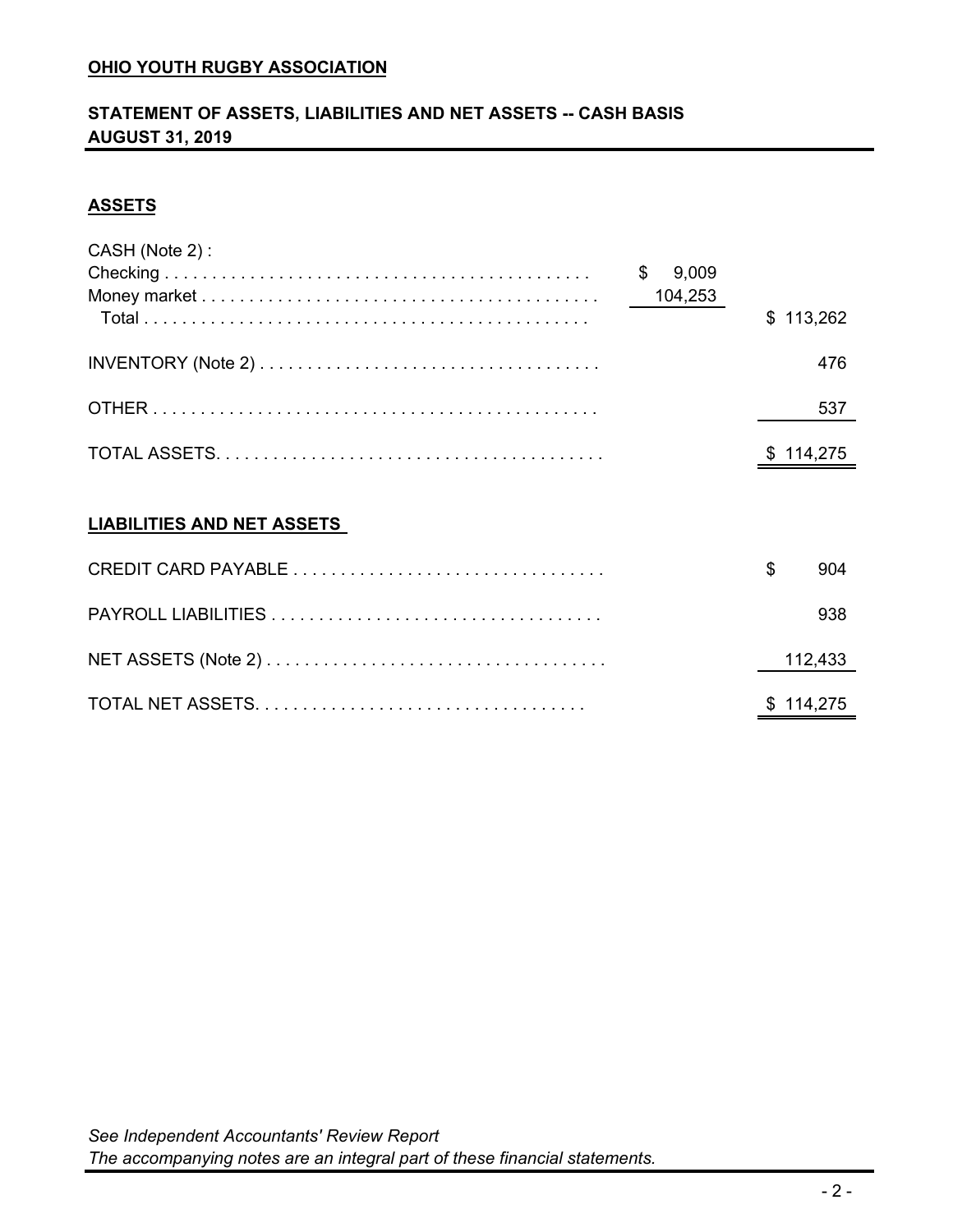# **STATEMENT OF SUPPORT, REVENUE AND EXPENSES -- CASH BASIS FOR THE YEAR ENDED AUGUST 31, 2019**

#### SUPPORT AND REVENUE:

|                  | \$277,242 |             |
|------------------|-----------|-------------|
|                  | 9,145     |             |
|                  | 6,296     |             |
|                  | 4,987     |             |
|                  | 1,120     |             |
|                  |           | \$298,790   |
| <b>EXPENSES:</b> |           |             |
|                  | 110,578   |             |
|                  | 85,338    |             |
|                  | 36,082    |             |
|                  | 21,312    |             |
|                  | 13,189    |             |
|                  | 13,185    |             |
|                  | 10,608    |             |
|                  | 8,877     |             |
|                  | 8,597     |             |
|                  | 6,103     |             |
|                  | 4,000     |             |
|                  | 1,912     |             |
|                  | 1,270     |             |
|                  | 1,107     |             |
|                  | 884       |             |
|                  | 550       |             |
|                  |           | 323,592     |
|                  |           | \$ (24,802) |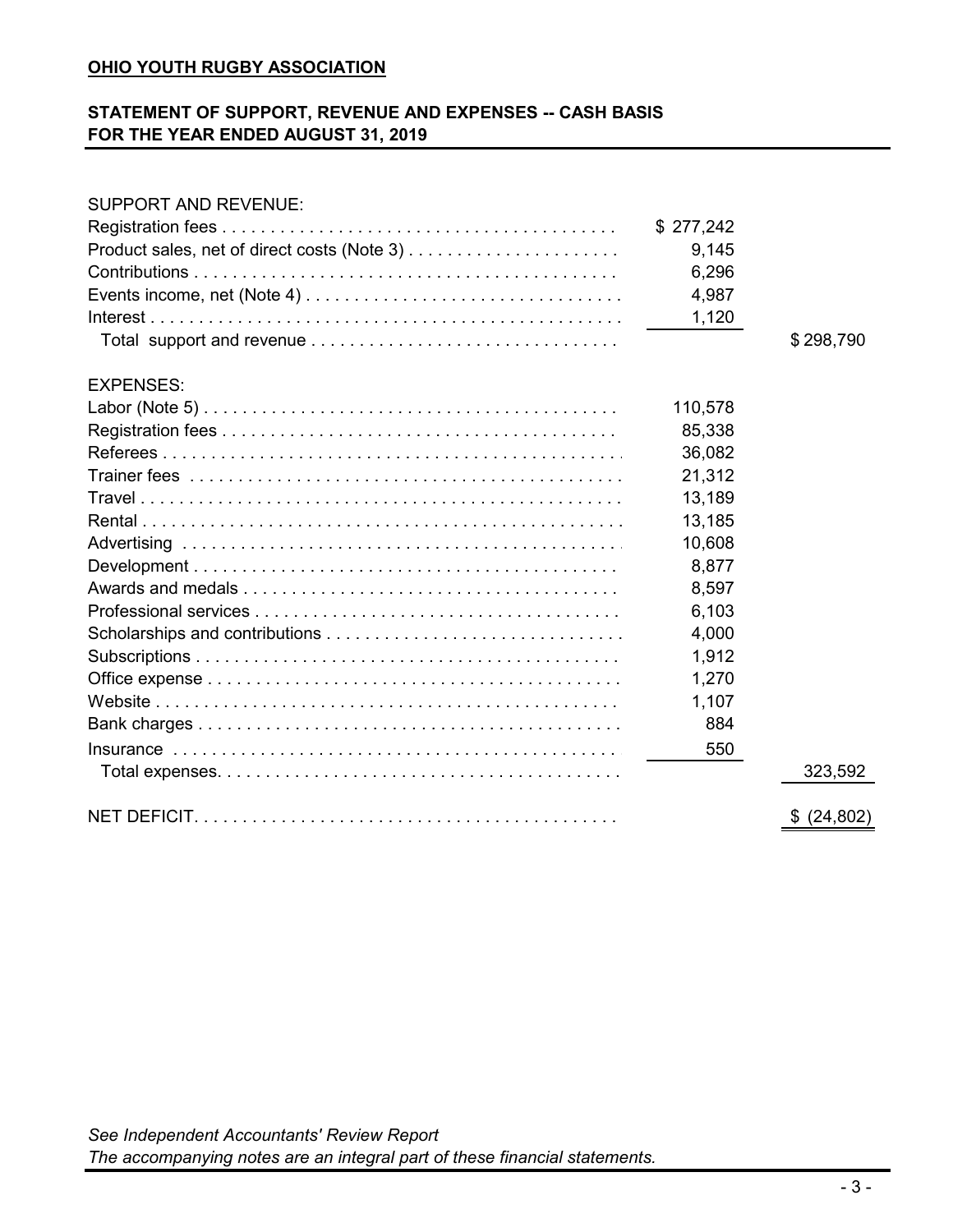# **STATEMENT OF CHANGES IN NET ASSETS -- CASH BASIS FOR THE YEAR ENDED AUGUST 31, 2019**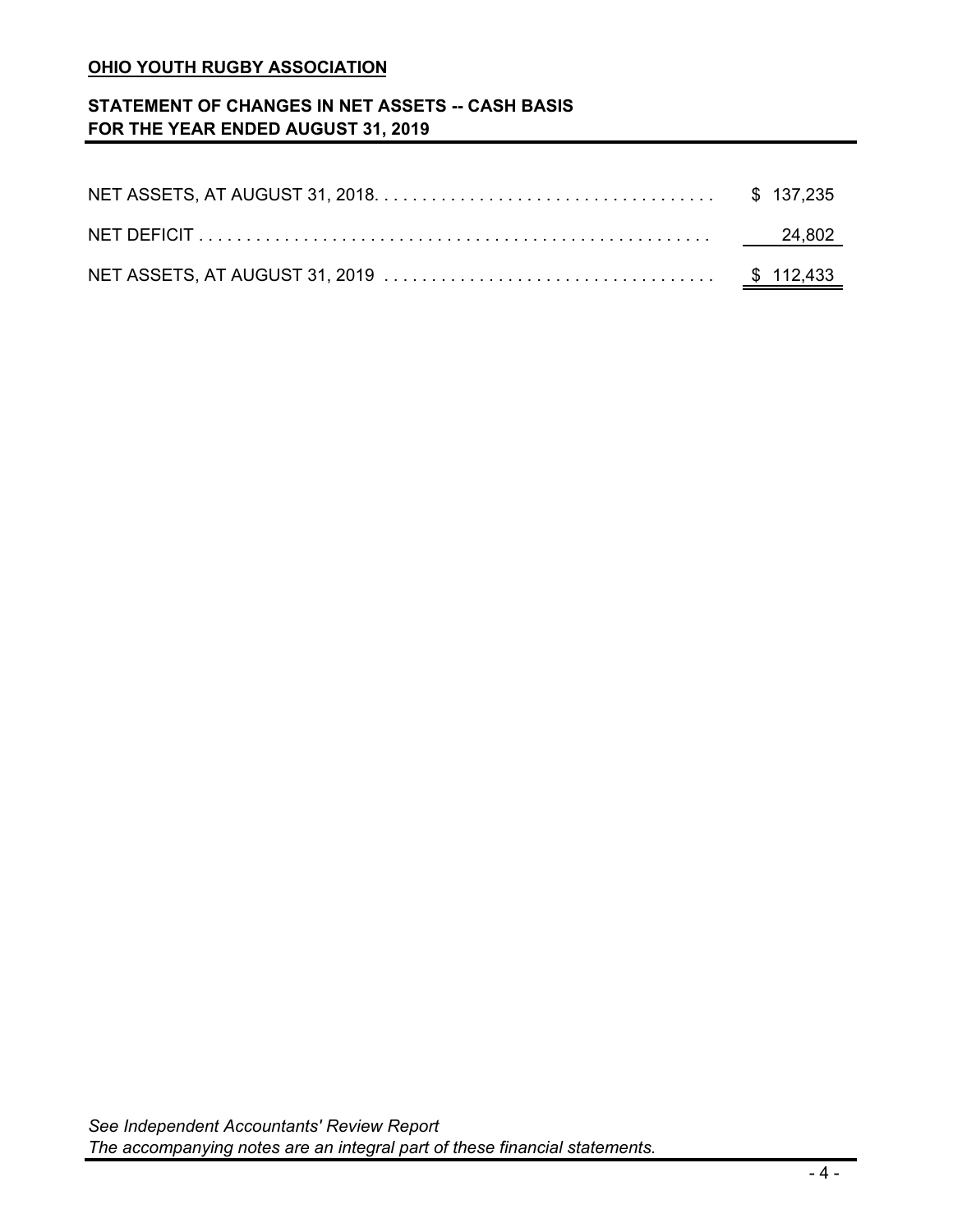# **NOTES FINANCIAL STATEMENTS FOR THE YEAR ENDED AUGUST 31, 2019**

#### 1. NATURE OF OPERATIONS

The Ohio Youth Rugby Association is a not-for-profit organization formed in 2007 to strengthen the character, conditioning, and community commitment of young people by integrating the core values of rugby into a distinct and inclusive team sports experience. Also, to empower young people to be healthy, vital, and successful students who are well positioned for their future lives.

### 2. SUMMARY OF SIGNIFICANT ACCOUNTING POLICIES

Basis of Accounting — The Association reports its activities on a cash basis method of accounting. Under the cash basis method of accounting, income is recognized when received rather than when earned and expenses are recognized when paid rather than when incurred. The cash basis of accounting differs from generally accepted accounting principles primarily because the Association has not recognized contributions and program service fees receivable, and accounts payable to vendors, and their related effects on the change in net assets

Cash and Cash Equivalents — Cash and cash equivalents consist primarily of cash in checking and money market funds.

Inventory — Inventory is reported on the lower of cost (first-in, first-out) or market value.

Net Assets — Net assets are classified as unrestricted or restricted depending on limitations placed on the net assets by donors. All donor-restricted support is reported as an increase in restricted net assets depending on the nature of the restriction. There were no restricted net assets as of August 31, 2019.

Support - Support is recorded in the year received and is considered to be available for general use unless specifically restricted by the donor or the governing board. Contributions received that are restricted for future periods or are restricted by the donor for specific purposes are reported as such on the statement of assets, liabilities, and net assets. When a donor restriction expires, that is, when a stipulated time restriction ends or purpose restriction is accomplished, the restricted net fund balance is reclassified to unrestricted fund balance. Investment income on restricted support follows donor restrictions, if any. Support, in a form other than cash, is recorded at the estimated market value at the date of receipt.

Accounting Estimates — Management uses estimates and assumptions in preparing financial statements in accordance with generally accepted accounting principles. Those estimates and assumptions affect the reported amounts of assets and liabilities at the date of the financial statements and the reported revenue and expenses. Actual results could vary from the estimates that were used.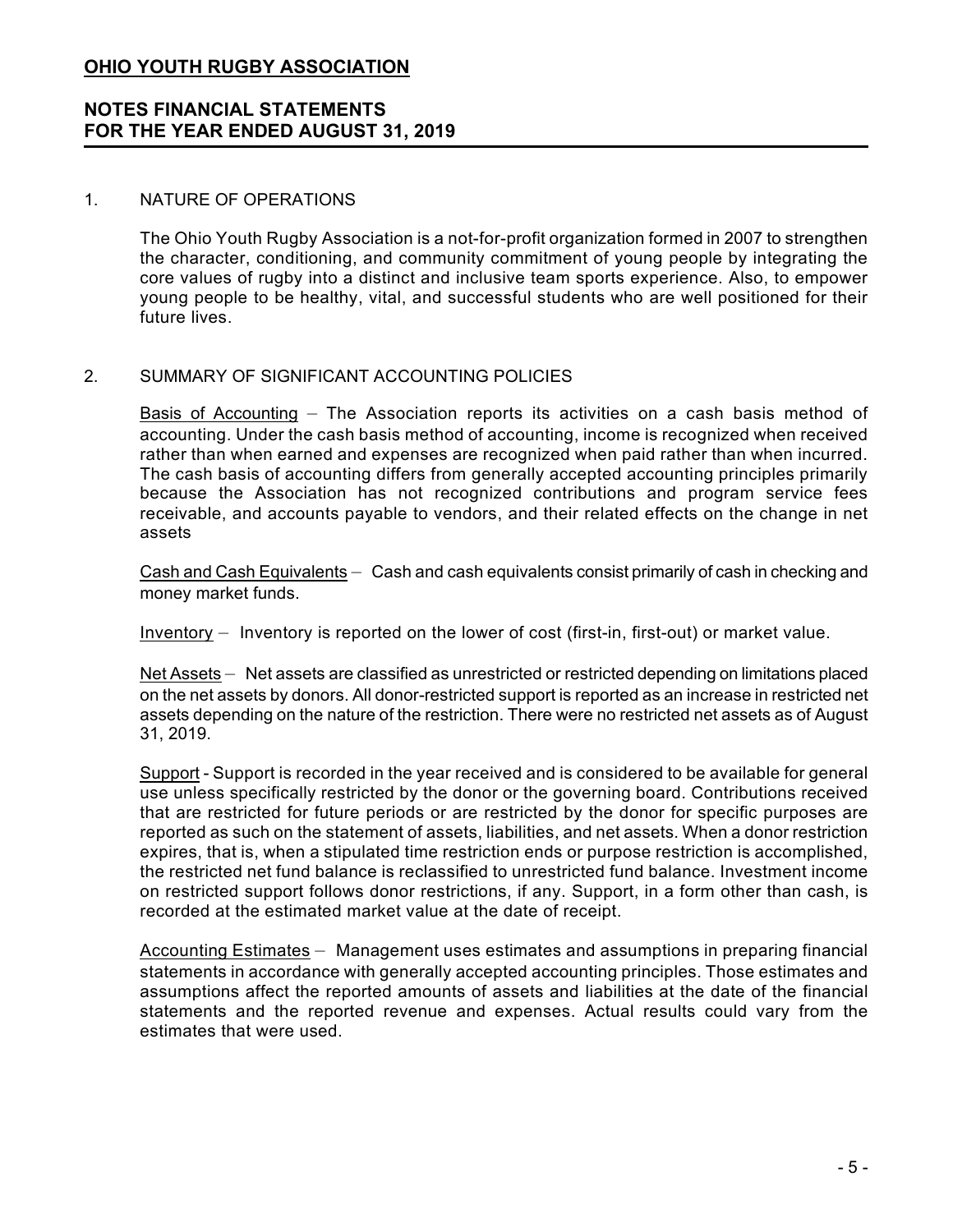#### 3. PRODUCT SALES

As an adjunct to its primary purpose the Association sells to the general public certain rugby related items. Gross revenue from these sales was \$19,157 with related costs of \$10,012.

#### 4. FUND RAISING EVENTS

The Association may from time-to-time conduct certain fund raising events in order to raise additional support for the organization. During the fiscal year such events generated gross income of \$17,058 with related costs of \$12,071.

#### 5. RELATED PARTY TRANSACTIONS

The Association has engaged one of its Board members to serve as the Association's general manager. The transaction was conducted at an arms-length. During the 2019 fiscal year this individual was paid \$35,203 in this regard

#### 6. LIQUIDITY AND AVAILABILITY

The Association has \$113 thousand of liquid financial assets (cash) available within one year of the financial position date to meet cash needs for general expenditures. None of the financial assets are subject to donor or other contractual restrictions that make them unavailable for general expenditures within one year of the financial position date. The Association has a goal to maintain liquid financial assets on hand to meet 30 days of normal operating expenses, which are, on average, approximately \$28 thousand.

#### 7. TAX STATUS

The Internal Revenue Service issued a determination letter on March 21, 2008, exempting the Association from federal income taxes under Section 501(c)(3) of the Internal Revenue Code. The determination letter was issued based on information supplied by the Association under the assumption that the operations of the Association will be as stated in its application for exemption.

Accounting principles generally accepted in the United State of America require Association management to evaluate tax positions taken by the organization and recognize a tax liability if the organization has taken an uncertain position that more likely than not would not be sustained upon examination by the Internal Revenue Service. Management has determined that the Association does not have any uncertain tax positions and the associated unrecognized benefits that materially impact the financial statements or related disclosures.

The Association is subject to routine audits by taxing jurisdictions; however, there are currently no audits for any tax periods in progress. The Association believes it is no longer subject to income tax examinations for years prior to fiscal 2016.